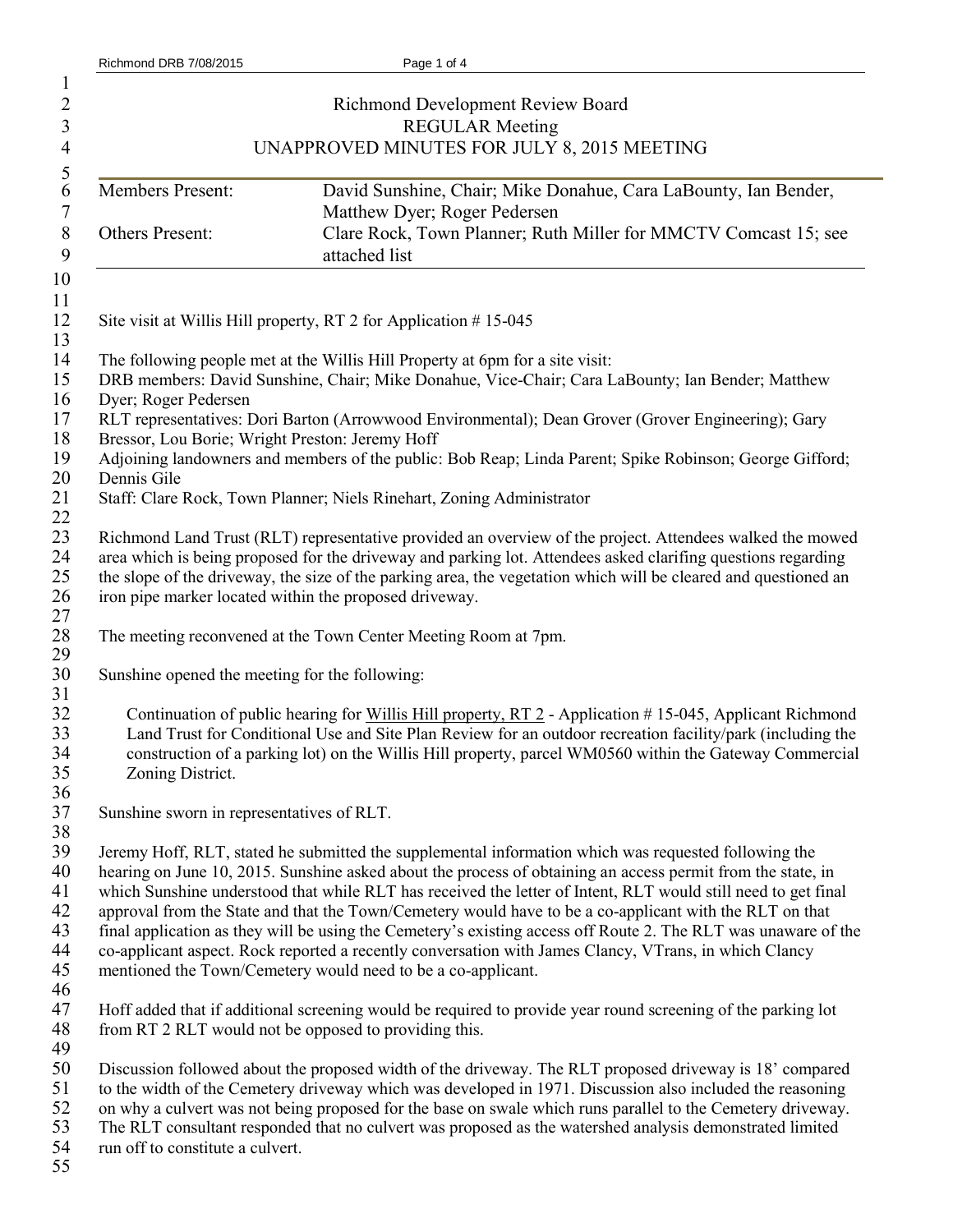| $\mathbf{1}$<br>$\overline{2}$<br>$\overline{\mathbf{3}}$<br>$\overline{4}$ | The RLT consultants provided a description of the proposed rock sandwich which will allow for wetland water<br>seepage under the driveway. This is based upon a recommendation from the wetlands specialist.                                                                                                                                                                                                                                                                                                                                                                                                                                                                                                                                                                                                                                                                                                                                                         |
|-----------------------------------------------------------------------------|----------------------------------------------------------------------------------------------------------------------------------------------------------------------------------------------------------------------------------------------------------------------------------------------------------------------------------------------------------------------------------------------------------------------------------------------------------------------------------------------------------------------------------------------------------------------------------------------------------------------------------------------------------------------------------------------------------------------------------------------------------------------------------------------------------------------------------------------------------------------------------------------------------------------------------------------------------------------|
| 5<br>6<br>$\sqrt{ }$<br>$\,$ $\,$<br>9                                      | Board members and the applicant representatives discussed the slope of the driveway. The applicant is<br>proposing a 15% grade and based upon a technical analysis by the RLT consultant, if the driveway was<br>designed with a lesser grade of 12% the project would have a greater negative impact on the surrounding<br>wetlands. Discussion followed about an alternative approach to achieving the 12% grade.                                                                                                                                                                                                                                                                                                                                                                                                                                                                                                                                                  |
| 10<br>11                                                                    | The issue of maintenance and insurance was discussed. RLT does carry liability insurance.                                                                                                                                                                                                                                                                                                                                                                                                                                                                                                                                                                                                                                                                                                                                                                                                                                                                            |
| 12<br>13<br>14<br>15                                                        | Discussion followed about the plans meeting the VTrans B-71 standards for access construction. The RLT<br>consulting engineer will stamp the plans with his professional stamp certifying the plans meet the state and<br>local standards.                                                                                                                                                                                                                                                                                                                                                                                                                                                                                                                                                                                                                                                                                                                           |
| 16<br>17<br>18                                                              | Discussion followed about the presences of water in the ditch in the area of the proposed driveway. The RLT's<br>wetland consultant stated this is not a stream, it is part of the delineated wetland.                                                                                                                                                                                                                                                                                                                                                                                                                                                                                                                                                                                                                                                                                                                                                               |
| 19<br>20<br>21<br>22                                                        | The proposed fence was discussed, RLT is proposing an agricultural fence. Discussion followed about whether<br>a temporary fence was considered. RLT felt a temporary fence such as snow fence would not be aesthetically<br>compatible.                                                                                                                                                                                                                                                                                                                                                                                                                                                                                                                                                                                                                                                                                                                             |
| 23<br>24<br>25<br>26                                                        | A question was raised about the iron pipe marker which was observed in the mown area of the proposed<br>driveway. RLT does not know the origin of the marker. It was identified on the most recent survey of the<br>property.                                                                                                                                                                                                                                                                                                                                                                                                                                                                                                                                                                                                                                                                                                                                        |
| 27<br>28<br>29                                                              | Donahue made a motion to close the public hearing and to enter into deliberative session for application $#15-$<br>045, seconded by Bender. All in favor. So voted.                                                                                                                                                                                                                                                                                                                                                                                                                                                                                                                                                                                                                                                                                                                                                                                                  |
| 30<br>31                                                                    | Sunshine opened the following hearing for:                                                                                                                                                                                                                                                                                                                                                                                                                                                                                                                                                                                                                                                                                                                                                                                                                                                                                                                           |
| 32<br>33<br>34<br>35                                                        | 343 Palmer Road – Application #15-054, Applicant Patricia Gilbert for Preliminary Subdivision<br>Review for a 4-lot subdivision located at parcel #PA0343 located within the<br>Agricultural/Residential Zoning District.                                                                                                                                                                                                                                                                                                                                                                                                                                                                                                                                                                                                                                                                                                                                            |
| 36                                                                          | Sunshine sworn in Doug Goulette, engineer and applicant representative and property owner Patti Gilbert.                                                                                                                                                                                                                                                                                                                                                                                                                                                                                                                                                                                                                                                                                                                                                                                                                                                             |
| 37<br>38<br>39<br>40<br>41<br>42<br>43<br>44<br>45<br>46<br>47              | Goulette provided an overview of the 4-lot subdivision. A class III town road provides access from the<br>Hinesburg town line to the access point for the proposed subdivision. The road then becomes a class IV town<br>road. The project proposes using approximately 400' of the class IV town road and will then then spilt off from<br>the class IV town road. The project proposes to upgrade the first 400' feet of road to meet the Richmond rural<br>road specifications. The road will then narrow after the second proposed driveway and will transition into a<br>shared driveway to access the remaining 2 house sites. The Town of Hinesburg maintains the road based upon<br>an informal agreement with Richmond. The people who live at the end of Palmer Road within the Town of<br>Richmond had a driveway agreement which was drafted in 1995 which outlines the property owner<br>responsibilities to maintain the Richmond portion of the road. |
| 48<br>49<br>50<br>51                                                        | Goulette stated the proposed road would be at about a 10% grade and also discussed the location of the<br>property owner's current septic system and the location of the proposed house site septic systems. The project<br>has received a State Waste Water Permit. None of the proposed roads or driveways cross any wetlands.                                                                                                                                                                                                                                                                                                                                                                                                                                                                                                                                                                                                                                     |
| 52<br>53<br>54                                                              | Goulette described the stormwater management plan which will be comprised of stone lined and grass ditches<br>plus culverts which are marked on the submitted plans.                                                                                                                                                                                                                                                                                                                                                                                                                                                                                                                                                                                                                                                                                                                                                                                                 |
| 55<br>56                                                                    | Mike Donahue and Ian Bender were the DRB liaisons and were accompanied by Clare Rock on a site earlier<br>this afternoon. They walked with the property owner to the area where the septic systems are being proposed.                                                                                                                                                                                                                                                                                                                                                                                                                                                                                                                                                                                                                                                                                                                                               |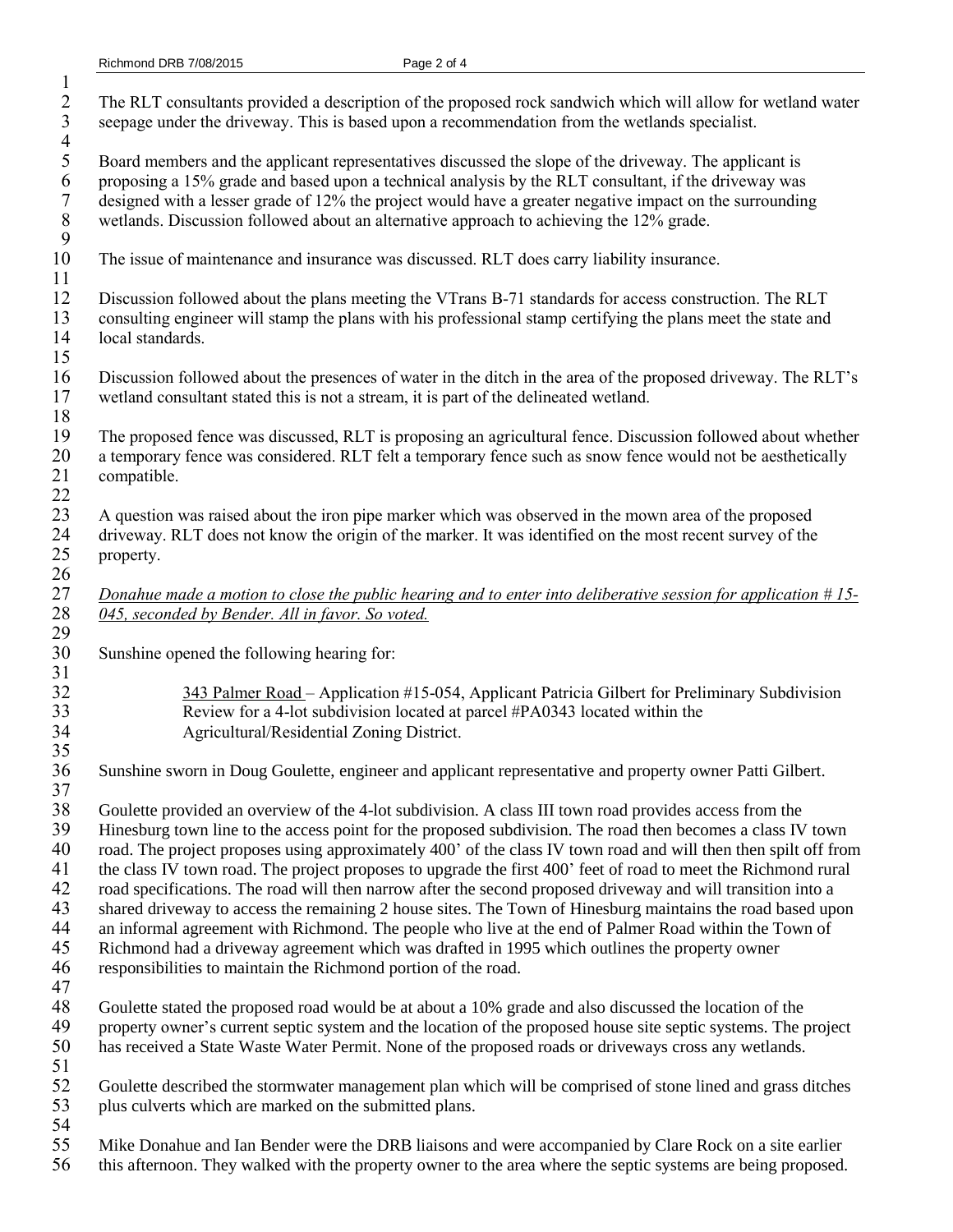- 1 The applicant is not seeking any waivers and will not need a state general permit for storm water. The project 2 is under Act 250 jurisdiction and will require an amendment. The Act 250 application has been submitted and<br>3 is currently under review.
- is currently under review.
- $\frac{4}{5}$ 5 Don Palmer referred to past driveway agreement and inquired about an agreement for payment for new<br>6 driveways. The DRB Chair stated that was a civil matter and was not under the purview of this subdivis 6 driveways. The DRB Chair stated that was a civil matter and was not under the purview of this subdivision review.
- 

8<br>9 9 Lauck Parke asked about the location of the class IV right of way and asked about the proposed drainage for<br>10 the area where the proposed improved road will intersect with the unimproved town right-of-way. Goulette 10 the area where the proposed improved road will intersect with the unimproved town right-of-way. Goulette referenced the plan and indicated a new culvert is being proposed to convey any surface flow from down the 11 referenced the plan and indicated a new culvert is being proposed to convey any surface flow from down the 12 unimproved right-of-way.

31

34 35

37

39

 $\frac{13}{14}$ Mike Foote presented a letter and photos to the Board and voiced concern about the applicant's activities 15 within the wetlands which abut both their properties. Foote also raised concerns about the proposed 16 subdivision and it's impact on the wetlands. Goulette identified the wetlands on the subdivision map and also

- 17 identified the wetlands buffer. The proposed house sites are not located within the wetlands buffer.
- $\frac{18}{19}$ 19 Discussion followed about the alleged actions of the applicant in regard to the wetlands and the beaver which<br>20 occupied the wetlands. occupied the wetlands. 21
- 22 The DRB identified the following items which should be submitted with the Final Subdivision application: 23
- $24$  
Equilibrary Copies of new road agreement which will outline the responsibilities of the current residents who live within Richmond at the end of Palmer Road or a letter from Richmond Highway Foreman Pete Gosslin 25 within Richmond at the end of Palmer Road or a letter from Richmond Highway Foreman Pete Gosslin<br>26 which outlines the property owner's responsibilities vs the town responsibilities for maintaining the 26 which outlines the property owner's responsibilities vs the town responsibilities for maintaining the end of Palmer Road; end of Palmer Road;
- 28  $\rightarrow$  A road/driveway agreement for the 4 new house sites;<br>29  $\rightarrow$  Copies of the draft waste water easements;
- 29  $\rightarrow$  Copies of the draft waste water easements;<br>30  $\rightarrow$  Copies of draft covenants for nay tree cutting
	- $\triangleright$  Copies of draft covenants for nay tree cutting restrictions or building design standards.

32 *LaBounty made a motion to close the public hearing and to enter into deliberative session for application # 15-* 33 *054, seconded by Donahue. All in favor. So voted.* 

## 36 **OTHER BUSINESS**

38 **Approve Meeting Minutes – June 10, 2015**

40 *LaBounty made a motion to approve the minutes of June 10, 2015, seconded by Dyer. All in favor. So voted.*  41

## 42 **Staff Updates**

43 Rock stated that the PC is going through the process of reviewing the list of technical zoning changes. And<br>44 that the Sylvan Knoll (Kenyon Road) subdivision which was presented at the last meeting has intentions to that the Sylvan Knoll (Kenyon Road) subdivision which was presented at the last meeting has intentions to<br>45 submit an application for Preliminary and Final Subdivision approval for the August DRB meeting. submit an application for Preliminary and Final Subdivision approval for the August DRB meeting. 46

## 47 **Deliberative Session**

48 *LaBounty made a motion to enter into Deliberative discussion for application #15-045 and application # 15-* 49 *054, seconded by Donahue. All in favor. So voted.* 

 $\frac{50}{51}$ The DRB exited deliberative session.

 $\frac{52}{53}$ 53 *Donahue made a motion to approve application #15-045 for the RLT property with a waiver from the parking*<br>54 *lot paving requirement, with a waiver from the exterior lighting requirements, with a waiver from the 12%* 

54 *lot paving requirement, with a waiver from the exterior lighting requirements, with a waiver from the 12%* 

55 *driveway slope requirement; and with the following conditions:*